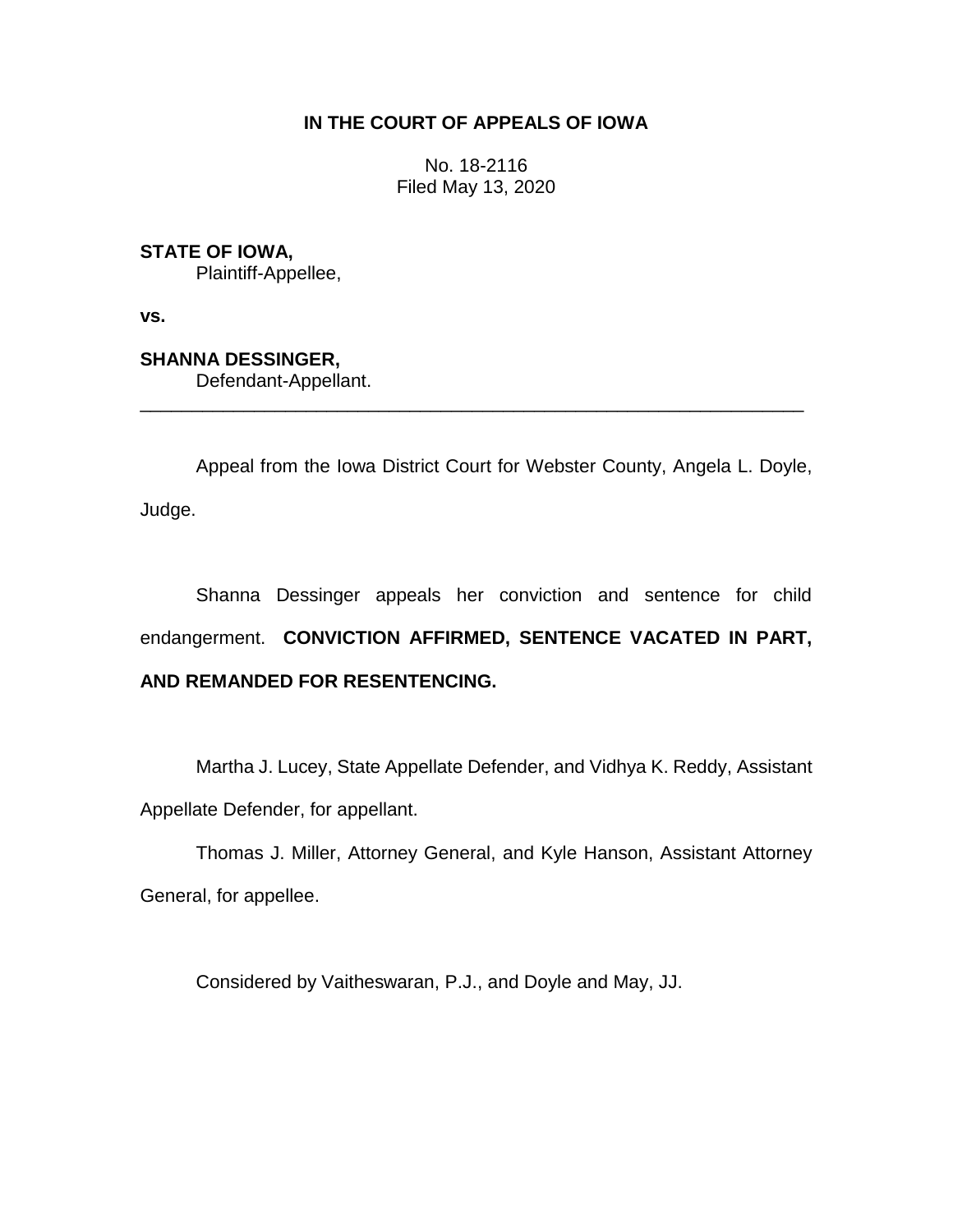## **MAY, Judge.**

Following a jury trial, Shanna Dessinger was convicted of child endangerment. On appeal, she argues (1) hearsay was improperly admitted, (2) her Confrontation Clause rights were violated, (3) trial counsel was ineffective, and (4) the district court failed to make an ability-to-pay determination before imposing court costs. We affirm Dessinger's conviction. But we vacate the restitution portion of the sentencing order and remand for resentencing.

#### **I. Facts and Prior Proceedings**

In May 2018, Dessinger worked at a daycare. Children were assigned to different rooms based on their age. On May 9, Dessinger was assigned to the four-year-olds' room. In the adjacent room, Demetria Gully worked in the two-yearolds. A wall separated the rooms. There was a large window in the wall. According to Gully, she looked through the window and saw Dessinger grab a child by the neck, strangle him, and throw him down to the ground. Gully testified that she had a clear view of this incident and she was absolutely sure it happened. She immediately went to the daycare supervisor, Cori Jewett, to report it.

Jewett told Dessinger to leave. Jewett and Gully talked to the child, D.A.J., and asked him to demonstrate what happened. He put his hands around his neck and appeared to strangle himself. Meanwhile, D.A.J.'s father arrived to pick him up. Both Jewett and D.A.J. told the father what happened. The father reported the incident to the police. Officer Paul Samuelson arrived and interviewed witnesses.

Dessinger denies any wrongdoing. Instead, she contends she told the children to clean up after play time. D.A.J. appeared to struggle getting an apron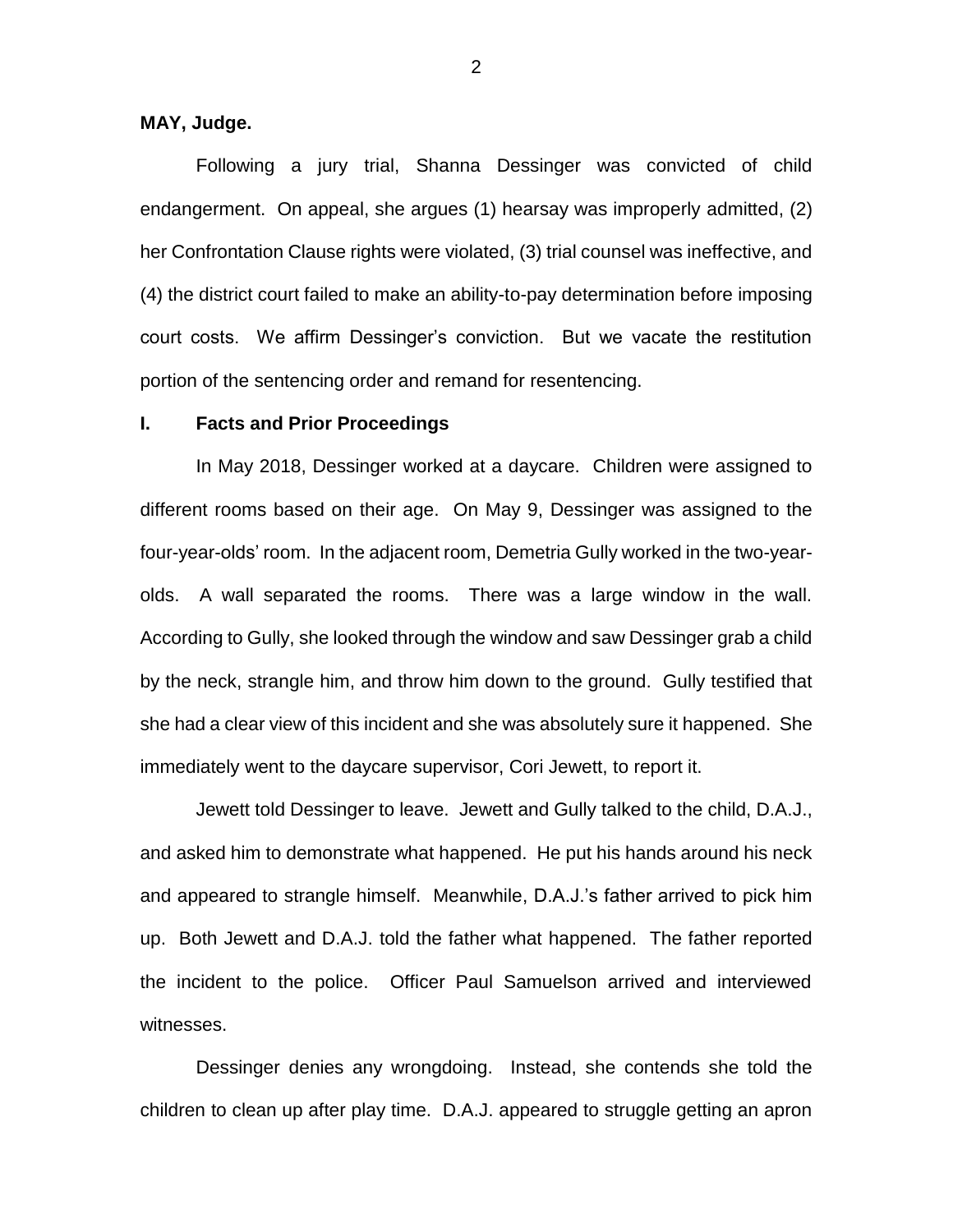off. Dessinger tried to help him. During that process, Dessinger stumbled. Although Dessinger was able to catch herself, she concedes D.A.J. might have fallen. But Dessinger denies strangling D.A.J. or squeezing his neck.

The State charged Dessinger with child endangerment. Prior to trial, Dessinger filed a motion in limine and challenged D.A.J.'s competency to testify. The district court found D.A.J. competent.

At trial, the State called Gully, Jewett, and Officer Samuelson. The State did not call D.A.J. Dessinger testified and called a character witness.

The jury found Dessinger guilty as charged. She appeals.

## **II. Standard of Review**

We apply different standards of review to different issues. To begin with, we review Dessinger's "hearsay claims for correction of errors at law." *State v. Smith*, 876 N.W.2d 180, 184 (Iowa 2016).

Dessinger's confrontation claims are based on the Sixth Amendment of the United States Constitution and article I, section 10 of the Iowa Constitution. So we review those claims de novo. *State v. Kennedy*, 846 N.W.2d 517, 520 (Iowa 2014).

Similarly, our review of ineffective-assistance-of-counsel claims is de novo. *See State v. Thorndike*, 860 N.W.2d 316, 319 (Iowa 2015) (noting "[w]e review ineffective-assistance-of-counsel claims de novo," "because such claims are grounded in the Sixth Amendment"). "We prefer to reserve such questions for postconviction proceedings so the defendant's trial counsel can defend against the charge. However, we depart from this preference in cases where the record is adequate to evaluate the . . . claim." *State v. Tate*, 710 N.W.2d 237, 240 (Iowa 2006) (internal citation omitted).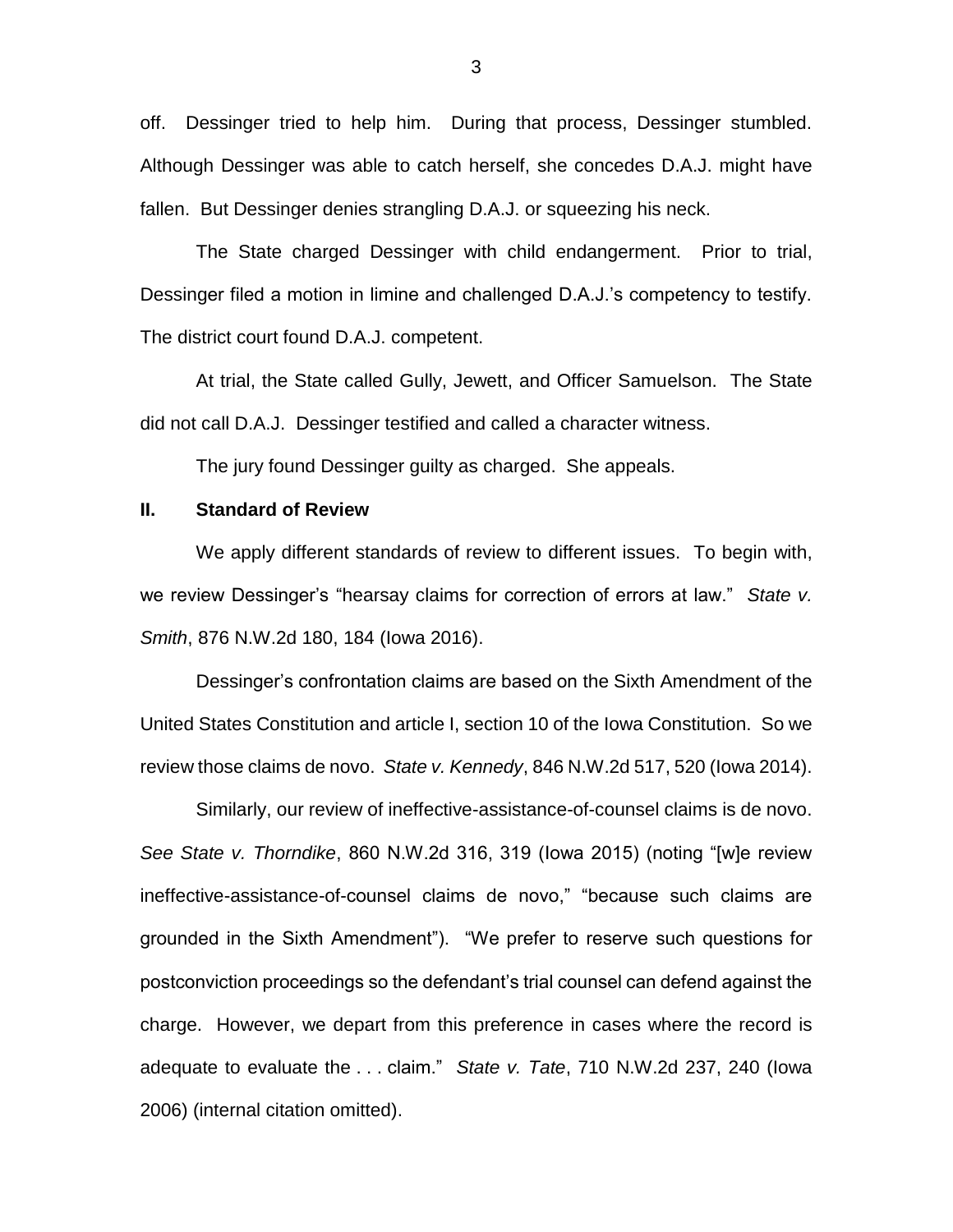Finally, "[w]e review restitution orders for correction of errors at law." *State v. Albright*, 925 N.W.2d 144, 158 (Iowa 2019).

#### **III. Analysis**

#### **A. Hearsay**

Dessinger first argues the district court erred in admitting hearsay. Dessinger identifies the following instances of hearsay: (1) Gully's testimony about D.A.J.'s out-of-court demonstration, (2) Jewett's testimony about D.A.J.'s out-ofcourt demonstration, (3) Jewett's testimony about D.A.J.'s out-of-court verbal statements, and (4) Officer Samuelson's testimony about D.A.J.'s out-of-court verbal statements.

We must first address error preservation. Dessinger objected to Gully's testimony about D.A.J.'s demonstration. So she properly preserved error on her first hearsay claim.

As to her other three hearsay claims, however, Dessinger did not object at trial. But she contends her objection to Gully's testimony *also* preserves error concerning *Jewett's* testimony about the same demonstration, as well as testimony by Jewett and Officer Samuelson regarding D.A.J.'s *verbal* statements. We agree in part.

In *State v. Kidd*, our supreme court explained: "Once a proper objection has been made *and overruled*, an objector is not required to make further objections to preserve his [or her] right on appeal when a subsequent question is asked raising the same issue. Repeated objections need not be made to the same class of evidence." 239 N.W.2d 860, 863 (Iowa 1976) (emphasis added); *accord Gacke v. Pork Xtra, L.L.C.*, 684 N.W.2d 168, 181 (Iowa 2004) ("Here Pork Xtra's attorney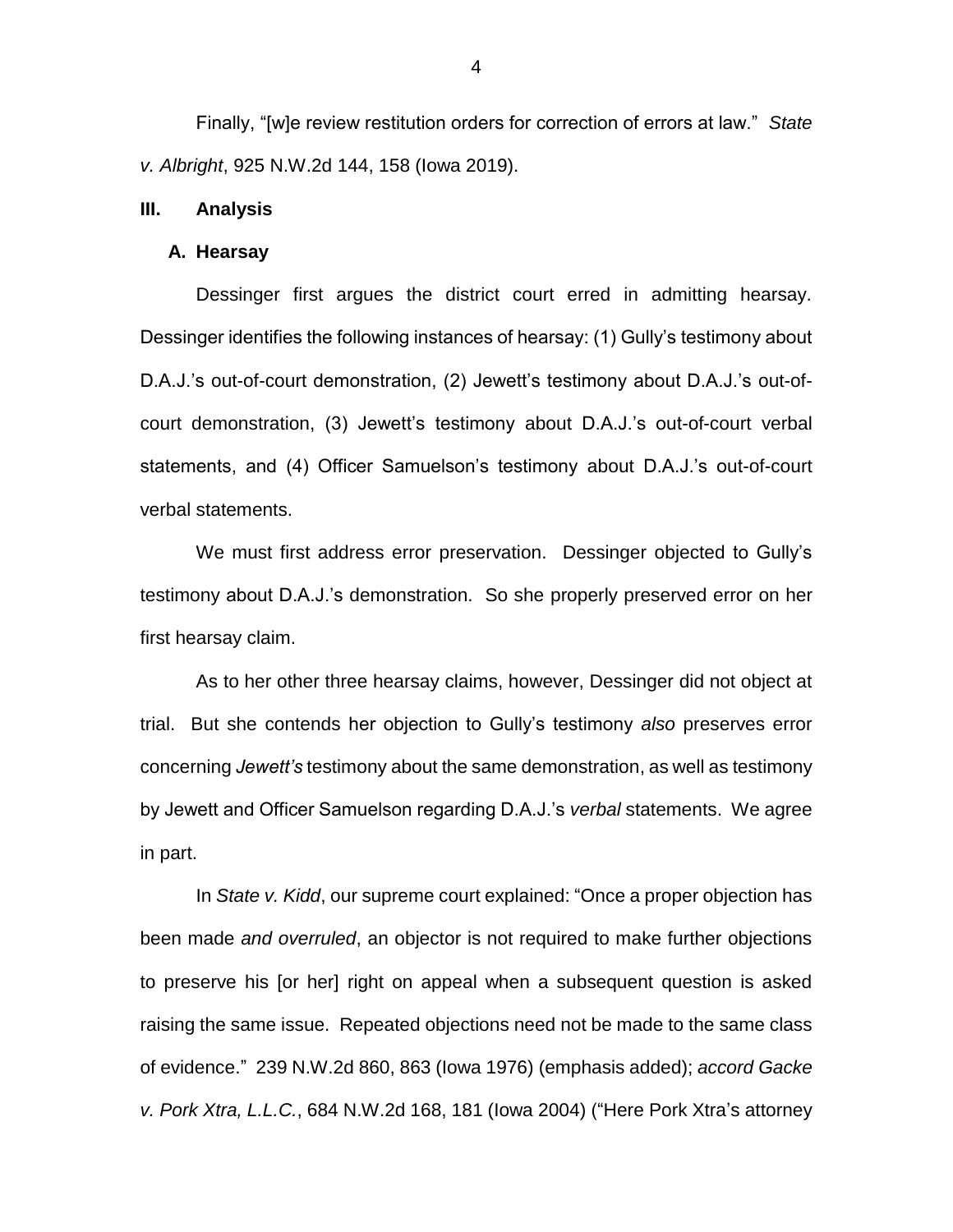had previously objected to two witnesses' testimony concerning the contents of the questionnaires *and these objections had been overruled* by the trial court. The defendant was not required to repeat its objection when DeWit was questioned concerning the content of the same questionnaires. Therefore, error was not waived." (emphasis added)).

This principle has some application here. During Gully's testimony, the court overruled the defense's hearsay objection to Gully's testimony about her "observations" of D.A.J.'s demonstration. And the court made it sufficiently clear that additional objections to the same sort of evidence would be "to no avail." *See Kidd*, 239 N.W.2d at 863. So we believe the defense preserved error as to both Gully's and Jewett's testimony about D.A.J.'s *non-verbal* demonstration.

The same is not true, however, as to testimony about D.A.J.'s *verbal* statements. The court did not *overrule* objections to that testimony. Rather, when Gully testified about D.A.J.'s *verbal* statement, the court *sustained* the defense's objection. And, as Professor Doré explains, "[t]he exception pertaining to objections to a class of evidence is . . . inapplicable where an objection is sustained. When this occurs, a proper objection must be interposed when the similar evidence is introduced." 7 Laurie Kratky Doré, *Iowa Practice Series: Evidence* § 5.103:4 (Nov. 2019 update) (footnote omitted). So the defense was required to object to any further efforts to introduce D.A.J.'s *verbal* statements. By failing to do so, the defense waived hearsay arguments as to Jewett's and Officer

5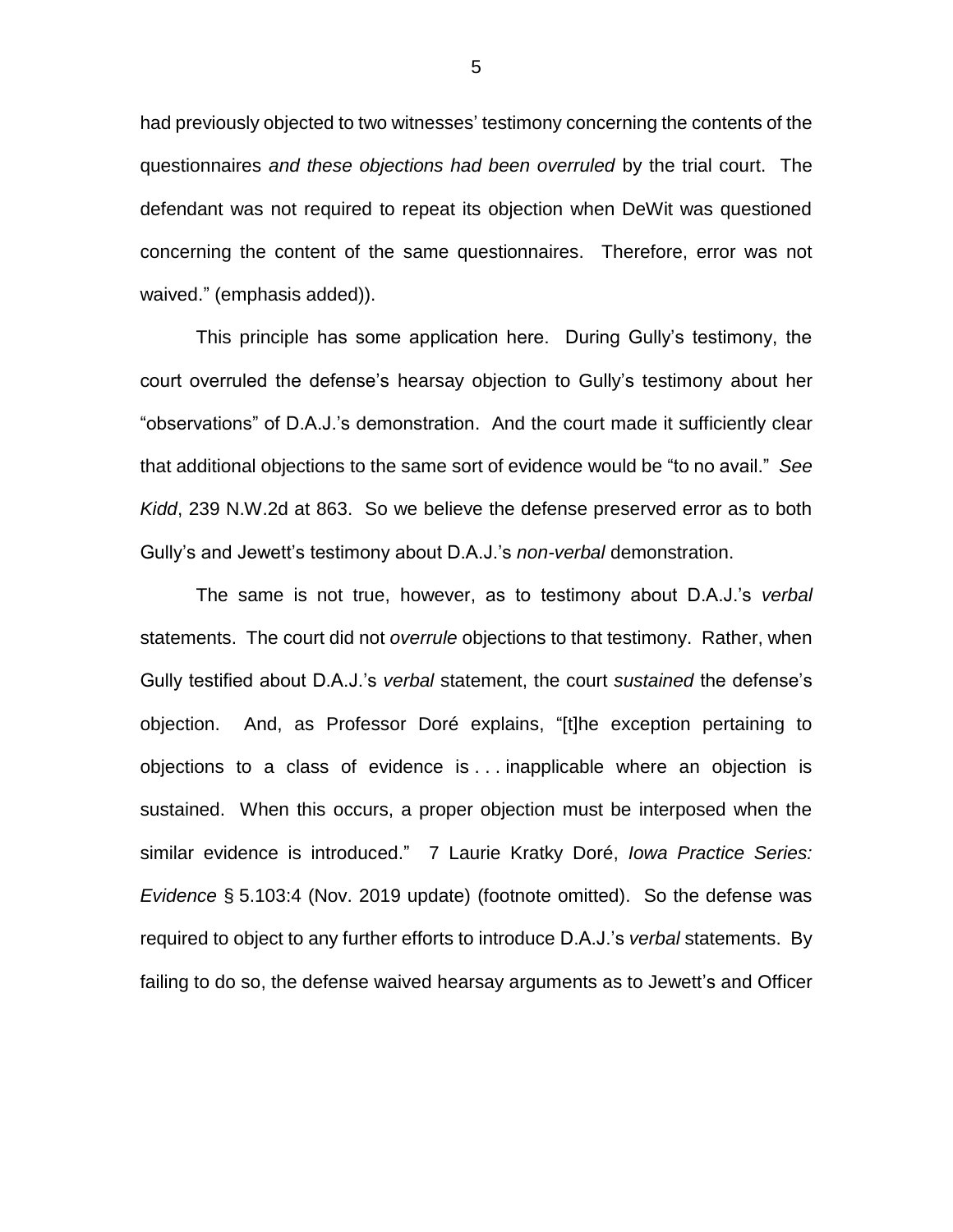Samuelson's testimony regarding D.A.J.'s *verbal* statements. <sup>1</sup> *See State v. Tangie*, 616 N.W.2d 564, 568–69 (Iowa 2000).

So we turn to the only preserved issue—whether testimony about D.A.J.'s demonstration was inadmissible hearsay. Hearsay is an out-of-court statement that is "offer[ed] into evidence to prove the truth of the matter asserted in the statement." lowa R. Evid.  $5.801(c).<sup>2</sup>$  A statement may be an oral assertion, a written assertion, or nonverbal conduct intended to be an assertion. Iowa R. Evid. 5.801(a); *accord State v. Mueller*, 344 N.W.2d 262, 264–65 (Iowa Ct. App. 1983) (noting testimony regarding some nonverbal conduct is hearsay). Hearsay is usually inadmissible unless an exception applies. *See* Iowa Rs. Evid. 5.802, 5.803, 5.804.

As a starting point, we conclude D.A.J.'s demonstration was a "statement" because he was trying to communicate what Dessinger did to him. *See* Iowa R. Evid. 5.801(a)(2) (noting "[n]onverbal conduct, if intended as an assertion," is considered a statement under the rule). And it appears the statement was offered "to prove the truth of the matter asserted," namely, that Dessinger strangled D.A.J. lowa R. Evid. 5.801(c).<sup>3</sup> During Gully's testimony, the following colloquy occurred:

 $\overline{a}$ 

<sup>&</sup>lt;sup>1</sup> Alternatively, Dessinger raises an ineffective-assistance claim to bypass error preservation. We discuss all of Dessinger's ineffective-assistance claims below. <sup>2</sup> *But see* Iowa R. Evid. 5.801(d) (identifying some out-of-court statements, such as admissions by a party opponent, "that are not hearsay" even when offered for the truth of the matter asserted).

<sup>3</sup> As Professor Mauet and Justice Wolfson explain:

It is a mistake, for both judges and lawyers, to begin any analysis of an out-of[-]court statement with an assumption that hearsay is implicated and then to search for an applicable hearsay exception. There are too many kinds of out-of-court statements that are not hearsay. Hearsay is an out-of-court statement that is offered for its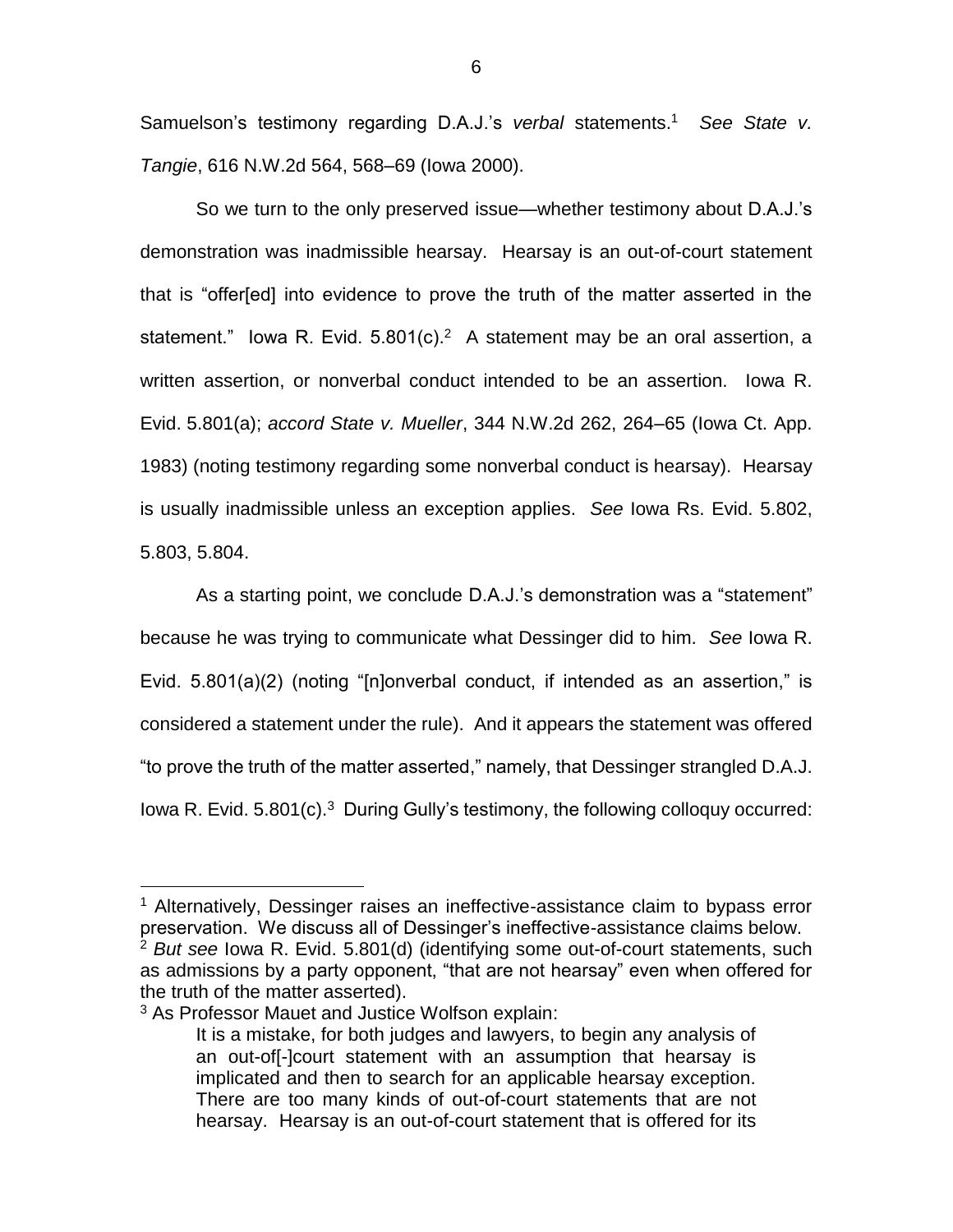Q. Now, . . . you indicated . . . that [D.A.J.] showed you what happened to him? A. Yes. I actually told [Jewett] what happened, but we all were right there.

Q. So you observed it? A. Yes.

. . . .

. . . .

 $\overline{a}$ 

Q. Could you tell us what you observed?

Q. . . . . Could you tell us what you observed [D.A.J.] demonstrating? A. He grabbed [Jewett] by her neck . . .

Q. Okay. Would you characterize that as a choking. A. Yes.

So we readily conclude that testimony about D.A.J.'s demonstration was hearsay. *See State v. Galvan*, 297 N.W.2d 344, 347 (Iowa 1980).

The State contends, however, that either the present-sense-impression or the excited-utterance exception applies. *See* Iowa R. Evid. 5.803(1), (2). The State concedes these exceptions were never raised before or ruled on by the district court. So the State asks this court to "allow substantial leeway when considering alternate theories of admissibility." *See DeVoss v. State*, 648 N.W.2d 56, 62 (Iowa 2002) (noting general rule that we will not affirm on grounds not raised before trial court but noting an exception applicable to "evidentiary rulings, whether the error claimed involved rulings admitting evidence or not admitting evidence"). But Dessinger claims the record does not support application of either exception. *See State v. Cagley*, 638 N.W.2d 678, 681 (Iowa 2001) (noting the "proponent of the hearsay evidence[] has the burden of proving it falls within an exception to the hearsay rule").

truth. When an out-of-court statement is offered for any relevant purpose other than proving its truth, it is not hearsay.

Thomas A. Mauet & Warren D. Wolfson, Trial Evidence § 6.3 (7th ed. 2020); *see also id.* at § 6.2 ("Any analysis of an out-of-court statement must begin with this question: What is the *purpose* for offering the statement?").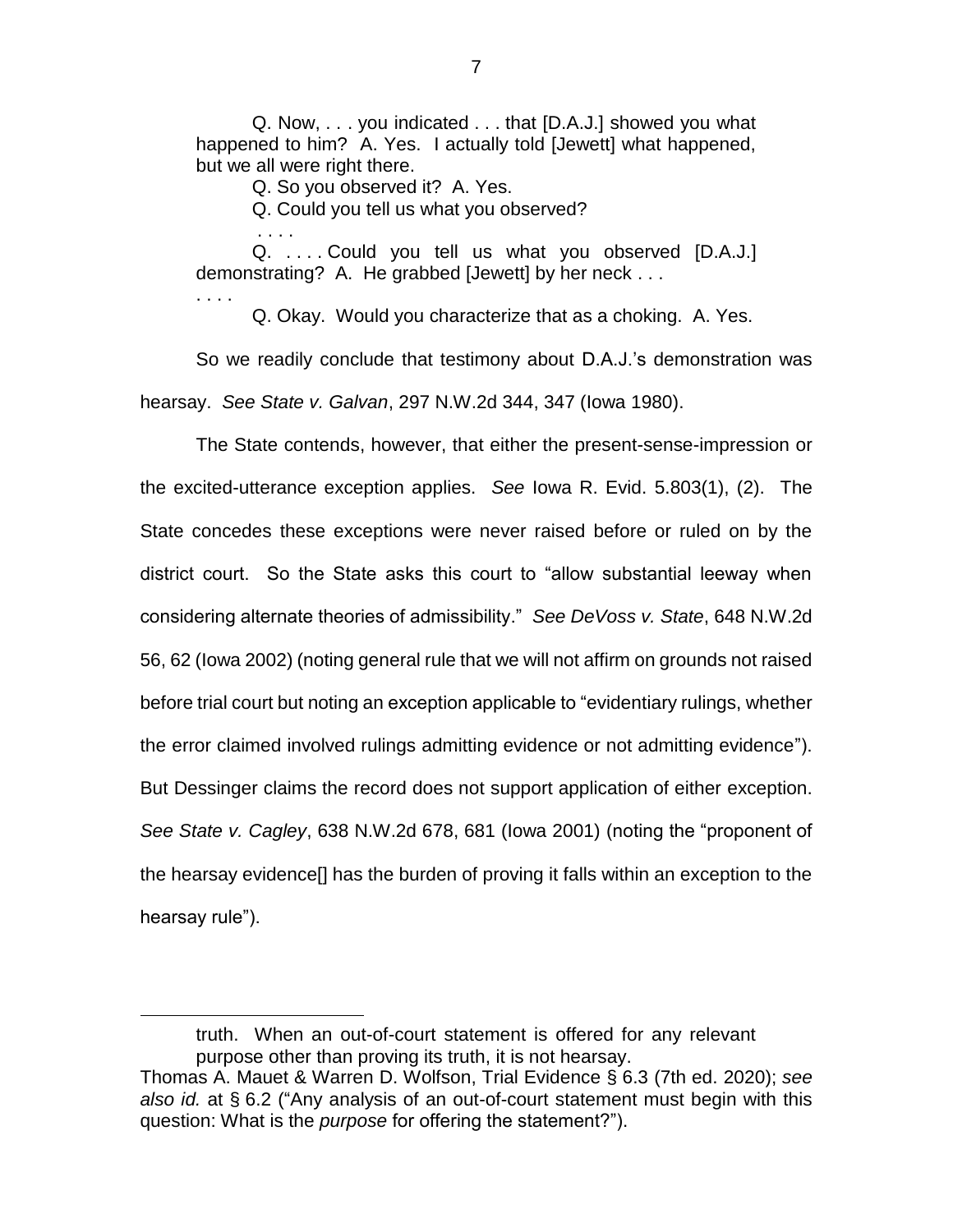We assume without deciding Dessinger is correct. Even so, we find the testimony about D.A.J.'s demonstration was merely cumulative. Therefore, even if no exception applies, admission of the testimony cannot justify reversal.

"[A]dmission of hearsay evidence over a proper objection is presumed to be prejudicial error unless the contrary is affirmatively established." *State v. Elliott*, 806 N.W.2d 660, 669 (Iowa 2011) (alteration in original) (citation omitted). "The contrary is affirmatively established if the record shows the hearsay evidence did not affect the jury's finding of guilt." *Id.* "One way to show the tainted evidence did not have an impact on the jury's verdict is to show the tainted evidence was merely cumulative." *Id.*

As Dessinger acknowledges, the substance of D.A.J.'s demonstration was the same as D.A.J.'s verbal assertions. And, as explained, Jewett and Officer Samuelson testified without objection about D.A.J.'s verbal statements. So we find testimony about D.A.J.'s demonstration was merely cumulative. *See id.*; *accord State v. McGuire*, 572 N.W.2d 545, 547 (Iowa 1997) ("The erroneous admission of hearsay testimony is presumed to be prejudicial unless the contrary is established affirmatively; however, the court will not find prejudice if substantially the same evidence has come into the record without objection.").

## **B. Confrontation Clause**

Dessinger next argues her Confrontation Clause rights were violated. She mentioned this issue in her motion in limine and challenge to D.A.J.'s competency. But she admits no objections were made at trial. And the record shows the district

8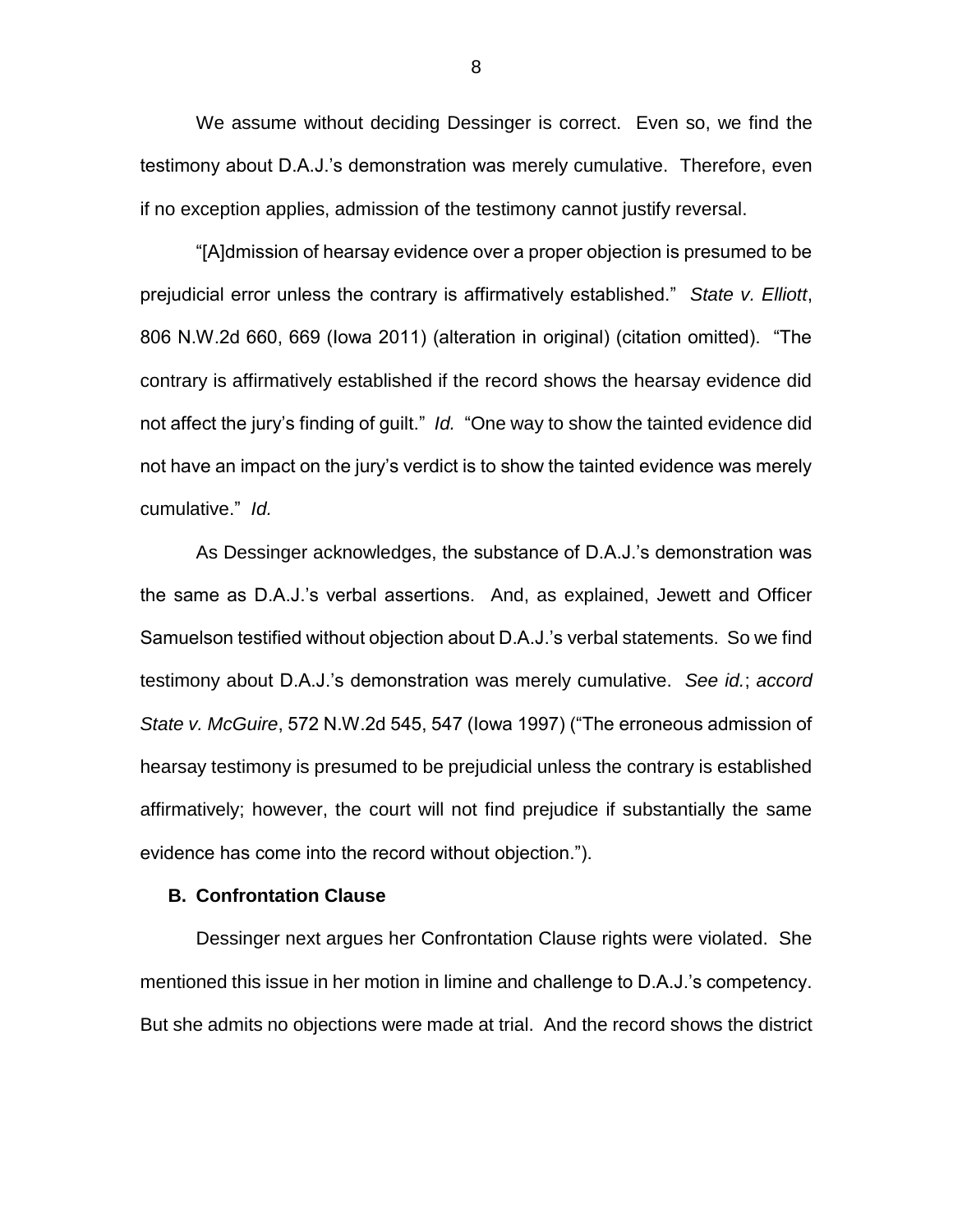court never ruled on the issue. We find error was not preserved.<sup>4</sup> *See Tangie*, 616 N.W.2d at 568–69 (finding a Confrontation Clause claim waived because, despite the assertion in the motion in limine, the court did not rule on the issue and no objection was made at trial); *see also State v. Vuong*, No. 02-2097, 2003 WL 22701354, at \*2 (Iowa Ct. App. Nov. 17, 2003) ("Because he did not raise the confrontation issue to the district court, we conclude Vuong has failed to preserve error on the issue.").

## **C. Ineffective-Assistance Claims**

 $\overline{a}$ 

Next, Dessinger claims her trial counsel was ineffective in three ways.<sup>5</sup> First, as a fallback position to bypass error preservation issues, Dessinger contends trial counsel was ineffective for failing to raise hearsay objections concerning D.A.J.'s verbal statements. *See State v. Fountain*, 786 N.W.2d 260, 263 (Iowa 2010) ("Ineffective-assistance-of-counsel claims are an exception to the traditional error-preservation rules.").

But competent trial attorneys may have valid strategic reasons to forgo some meritorious objections. Those reasons are not always obvious on direct appeal. So "[w]e prefer to reserve such questions for postconviction proceedings

<sup>4</sup> Alternatively, Dessinger raises an ineffective-assistance claim to bypass error preservation. We discuss all of Dessinger's ineffective-assistance claims below.  $5$  We recognize Iowa Code section 814.7 was recently amended to provide in pertinent part: "An ineffective assistance of counsel claim in a criminal case shall be determined by filing an application for postconviction relief" and "shall not be decided on direct appeal from the criminal proceedings." *See* 2019 Iowa Acts ch. 140, § 31. In *State v. Macke*, however, our supreme court held these amendments "apply only prospectively and do not apply to cases pending on July 1, 2019." 933 N.W.2d 226, 235 (Iowa 2019). Therefore, we conclude the amendments "do not apply" to this case, which was pending on July 1, 2019. *See id.* Because the amendment is inapplicable, we need not address Dessinger's alternative argument of applying plain error review.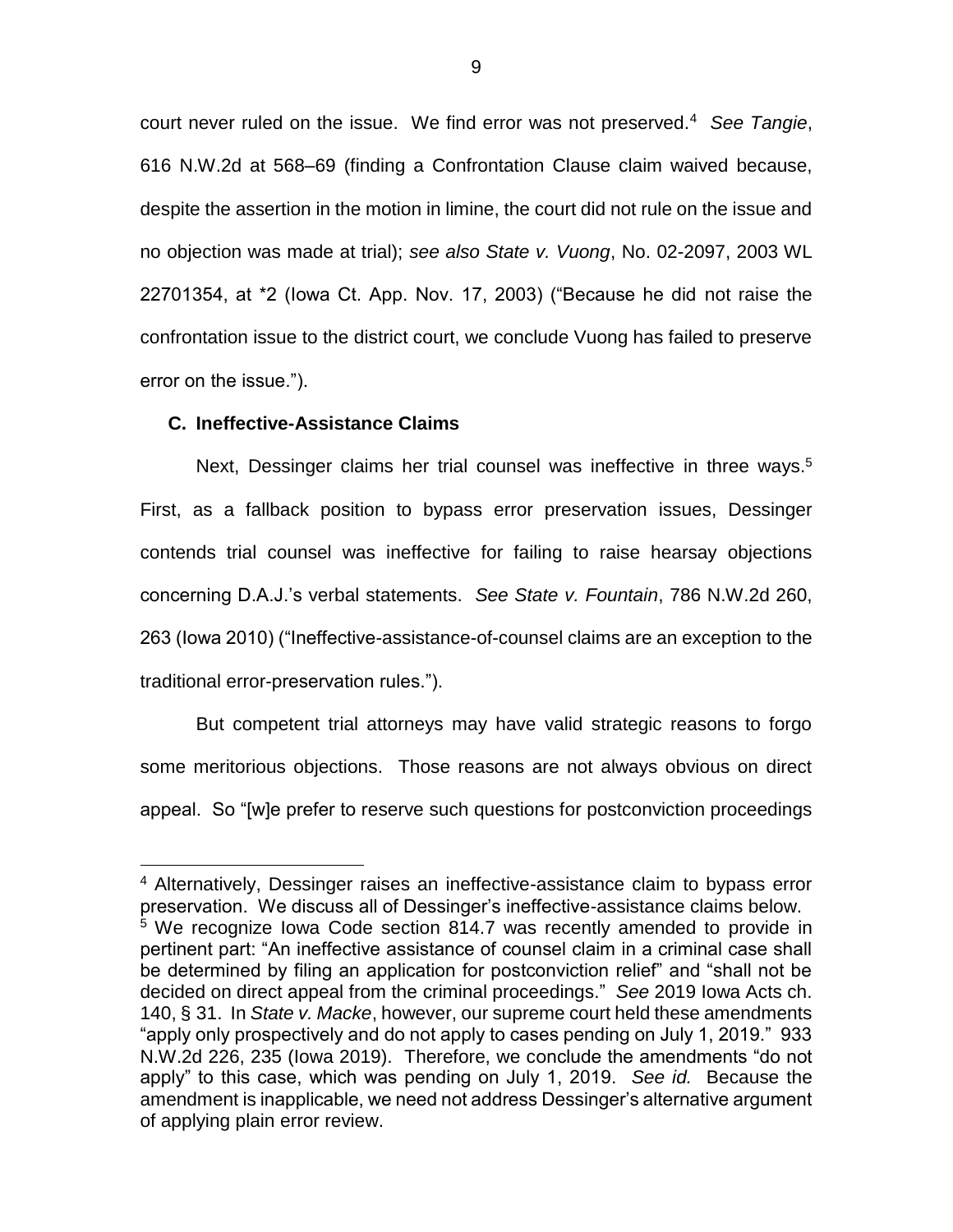so the defendant's trial counsel can defend against the charge." *Tate*, 710 N.W.2d at 240. "This is particularly true where the challenged actions of counsel implicate trial tactics or strategy which might be explained in a record fully developed to address those issues." *State v. Rubino*, 602 N.W.2d 558, 563 (Iowa 1999); *see State v. Nuno*, No. 17-1963, 2019 WL 1486399, at \*5–6 (Iowa Ct. App. Apr. 3, 2019). We believe that is the case here. So we preserve this claim.

Similarly, Dessinger claims counsel's failure to raise Confrontation Clause objections constituted ineffective assistance. From this record, however, we cannot "discern the difference between improvident trial strategy and ineffective assistance." *State v. Ondayog*, 722 N.W.2d 778, 786 (Iowa 2006). We preserve this claim as well. *See id.*

Finally, Dessinger alleges counsel was ineffective for failing to object to Officer Samuelson's opinion testimony regarding the credibility of the allegation that D.A.J. had been abused. This record does not tell us why trial counsel chose not to object. *See State v. Clay*, 824 N.W.2d 488, 500–01 (Iowa 2012) ("Until the record is developed as to trial counsel's state of mind, we cannot say whether trial counsel's failure to object implicated trial tactics or strategy."). We preserve this claim as well.

### **D. Reasonable-Ability-to-Pay Determination**

Finally, Dessinger contends the district court improperly ordered her to pay court costs and correctional fees. Under Iowa Code section 910.2(1)(a)(3) (2018), the district court may only order restitution for court costs, which includes correctional fees, after finding the defendant has a reasonable ability to pay. *See Albright*, 925 N.W.2d at 159. The district court did not make an ability-to-pay